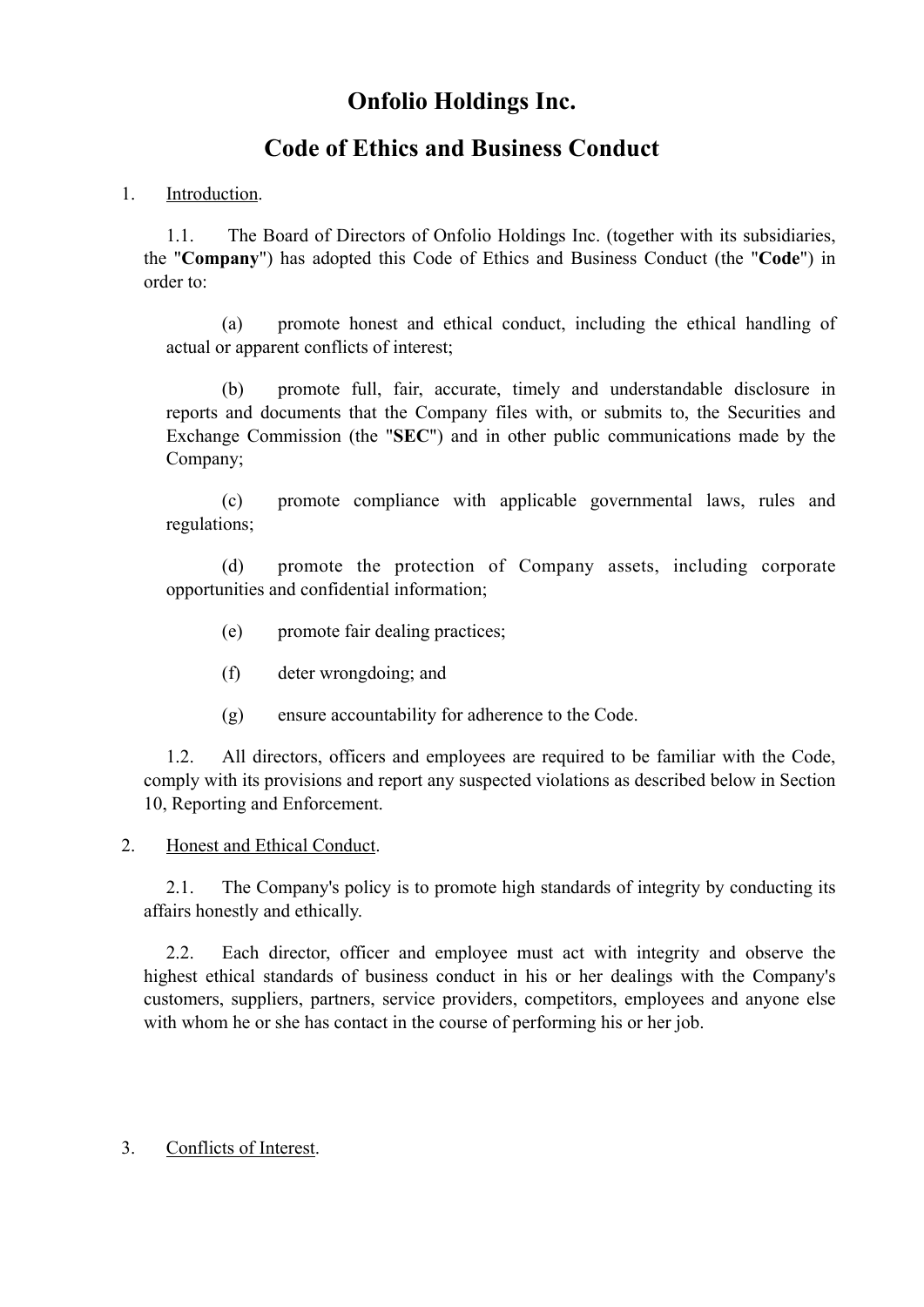3.1. A conflict of interest occurs when an individual's private interest (or the interest of a member of his or her family) interferes, or even appears to interfere, with the interests of the Company as a whole. A conflict of interest can arise when an employee, officer or director (or a member of his or her family) takes actions or has interests that may make it difficult to perform his or her work for the Company objectively and effectively. Conflicts of interest also arise when an employee, officer or director (or a member of his or her family) receives improper personal benefits as a result of his or her position in the Company.

3.2. Loans by the Company to, or guarantees by the Company of obligations of, employees or their family members are of special concern and could constitute improper personal benefits to the recipients of such loans or guarantees, depending on the facts and circumstances. Loans by the Company to, or guarantees by the Company of obligations of, any director or officer or their family members are expressly prohibited.

3.3. Whether or not a conflict of interest exists or will exist can be unclear. Conflicts of interest should be avoided unless specifically authorized as described in Section 3.4.

3.4. Persons other than directors and executive officers who have questions about a potential conflict of interest or who become aware of an actual or potential conflict should discuss the matter with, and seek a determination and prior authorization or approval from, their supervisor or the Chief Financial Officer. A supervisor may not authorize or approve conflict of interest matters or make determinations as to whether a problematic conflict of interest exists without first providing the Chief Financial Officer with a written description of the activity and seeking the Chief Financial Officer's written approval. If the supervisor is themself involved in the potential or actual conflict, the matter should instead be discussed directly with the Chief Financial Officer.

Directors and executive officers must seek determinations and prior authorizations or approvals of potential conflicts of interest exclusively from the Audit Committee.

4. Compliance.

4.1. Employees, officers and directors should comply, both in letter and spirit, with all applicable laws, rules and regulations in the cities, states and countries in which the Company operates.

4.2. Although not all employees, officers and directors are expected to know the details of all applicable laws, rules and regulations, it is important to know enough to determine when to seek advice from appropriate personnel. Questions about compliance should be addressed to the Chief Financial Officer.

4.3. No director, officer or employee may purchase or sell any Company securities while in possession of material nonpublic information regarding the Company, nor may any director, officer or employee purchase or sell another company's securities while in possession of material nonpublic information regarding that company. It is against Company policies and illegal for any director, officer or employee to use material nonpublic information regarding the Company or any other company to:

(a) obtain profit for himself or herself; or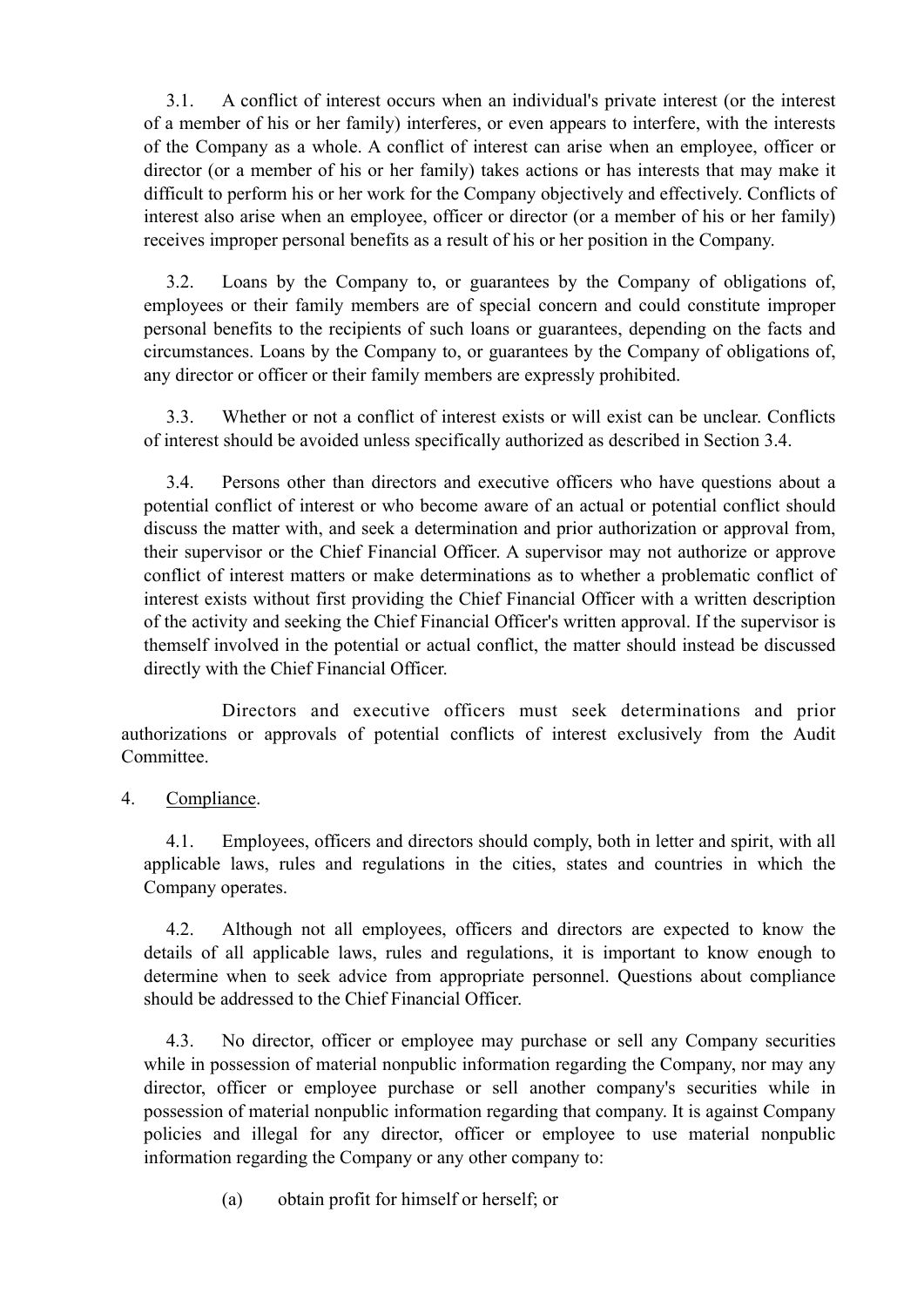(b) directly or indirectly "tip" others who might make an investment decision on the basis of that information.

5. Disclosure.

5.1. The Company's periodic reports and other documents filed with the SEC, including all financial statements and other financial information, must comply with applicable federal securities laws and SEC rules.

5.2. Each director, officer and employee who contributes in any way to the preparation or verification of the Company's financial statements and other financial information must ensure that the Company's books, records and accounts are accurately maintained. Each director, officer and employee must cooperate fully with the Company's accounting and internal audit departments, as well as the Company's independent public accountants and counsel.

5.3. Each director, officer and employee who is involved in the Company's disclosure process must:

(a) be familiar with and comply with the Company's disclosure controls and procedures and its internal control over financial reporting; and

(b) take all necessary steps to ensure that all filings with the SEC and all other public communications about the financial and business condition of the Company provide full, fair, accurate, timely and understandable disclosure.

6. Protection and Proper Use of Company Assets.

6.1. All directors, officers and employees should protect the Company's assets and ensure their efficient use. Theft, carelessness and waste have a direct impact on the Company's profitability and are prohibited.

6.2. All Company assets should be used only for legitimate business purposes, though incidental personal use may be permitted. Any suspected incident of fraud or theft should be reported for investigation immediately.

6.3. The obligation to protect Company assets includes the Company's proprietary information. Proprietary information includes intellectual property such as trade secrets, patents, trademarks, and copyrights, as well as business and marketing plans, engineering and manufacturing ideas, designs, databases, records and any nonpublic financial data or reports. Unauthorized use or distribution of this information is prohibited and could also be illegal and result in civil or criminal penalties.

7. Corporate Opportunities. All directors, officers and employees owe a duty to the Company to advance its interests when the opportunity arises. Directors, officers and employees are prohibited from taking for themselves personally (or for the benefit of friends or family members) opportunities that are discovered through the use of Company assets, property, information or position. Directors, officers and employees may not use Company assets, property, information or position for personal gain (including gain of friends or family members). In addition, no director, officer or employee may compete with the Company.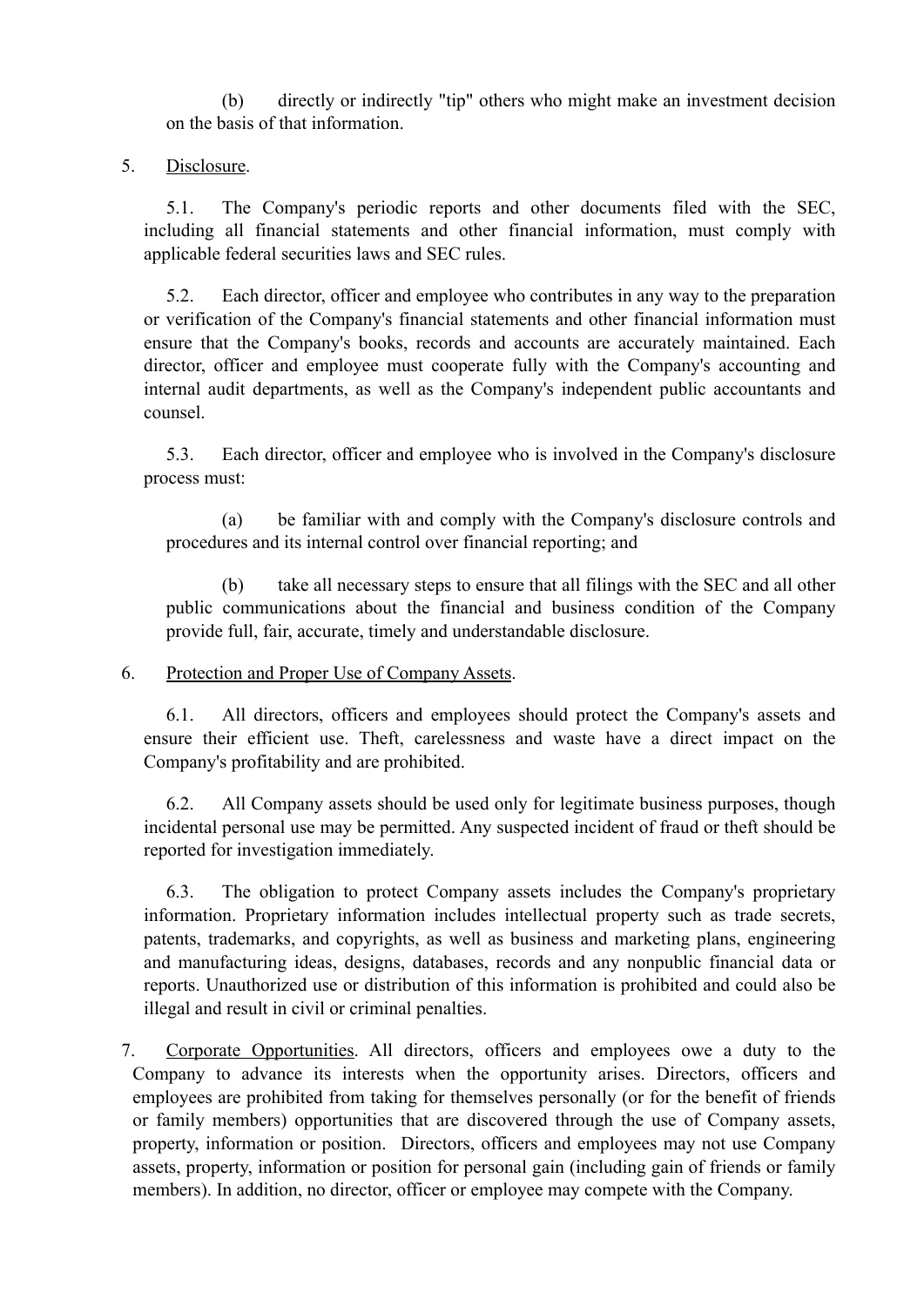- 8. Confidentiality. Directors, officers and employees should maintain the confidentiality of information entrusted to them by the Company or by its customers, suppliers or partners, except when disclosure is expressly authorized or is required or permitted by law. Confidential information includes all nonpublic information (regardless of its source) that might be of use to the Company's competitors or harmful to the Company or its customers, suppliers or partners if disclosed.
- 9. Fair Dealing. Each director, officer and employee must deal fairly with the Company's customers, suppliers, partners, service providers, competitors, employees and anyone else with whom he or she has contact in the course of performing his or her job. No director, officer or employee may take unfair advantage of anyone through manipulation, concealment, abuse of privileged information, misrepresentation of facts or any other unfair dealing practice.
- 10. Reporting and Enforcement.

10.1. Reporting and Investigation of Violations.

(a) Actions prohibited by this Code involving directors or executive officers must be reported to the Nominating and Corporate Governance Committee.

(b) Actions prohibited by this Code involving anyone other than a director or executive officer must be reported to the reporting person's supervisor or the Chief Financial Officer.

(c) After receiving a report of an alleged prohibited action, the Nominating and Corporate Governance Committee, the relevant supervisor or the Chief Financial Officer must promptly take all appropriate actions necessary to investigate.

(d) All directors, officers and employees are expected to cooperate in any internal investigation of misconduct.

10.2. Enforcement.

(a) The Company must ensure prompt and consistent action against violations of this Code.

(b) If, after investigating a report of an alleged prohibited action by a director or executive officer, the Nominating and Corporate Governance Committee determines that a violation of this Code has occurred, the Nominating and Corporate Governance Committee will report such determination to the Board of Directors.

(c) If, after investigating a report of an alleged prohibited action by any other person, the relevant supervisor or Chief Financial Officer determines that a violation of this Code has occurred, the supervisor or Chief Financial Officer will report such determination to the Nominating and Corporate Governance Committee or outside counsel.

(d) Upon receipt of a determination that there has been a violation of this Code, the Board of Directors will take such preventative or disciplinary action as it deems appropriate, including, but not limited to, reassignment, demotion, dismissal and,